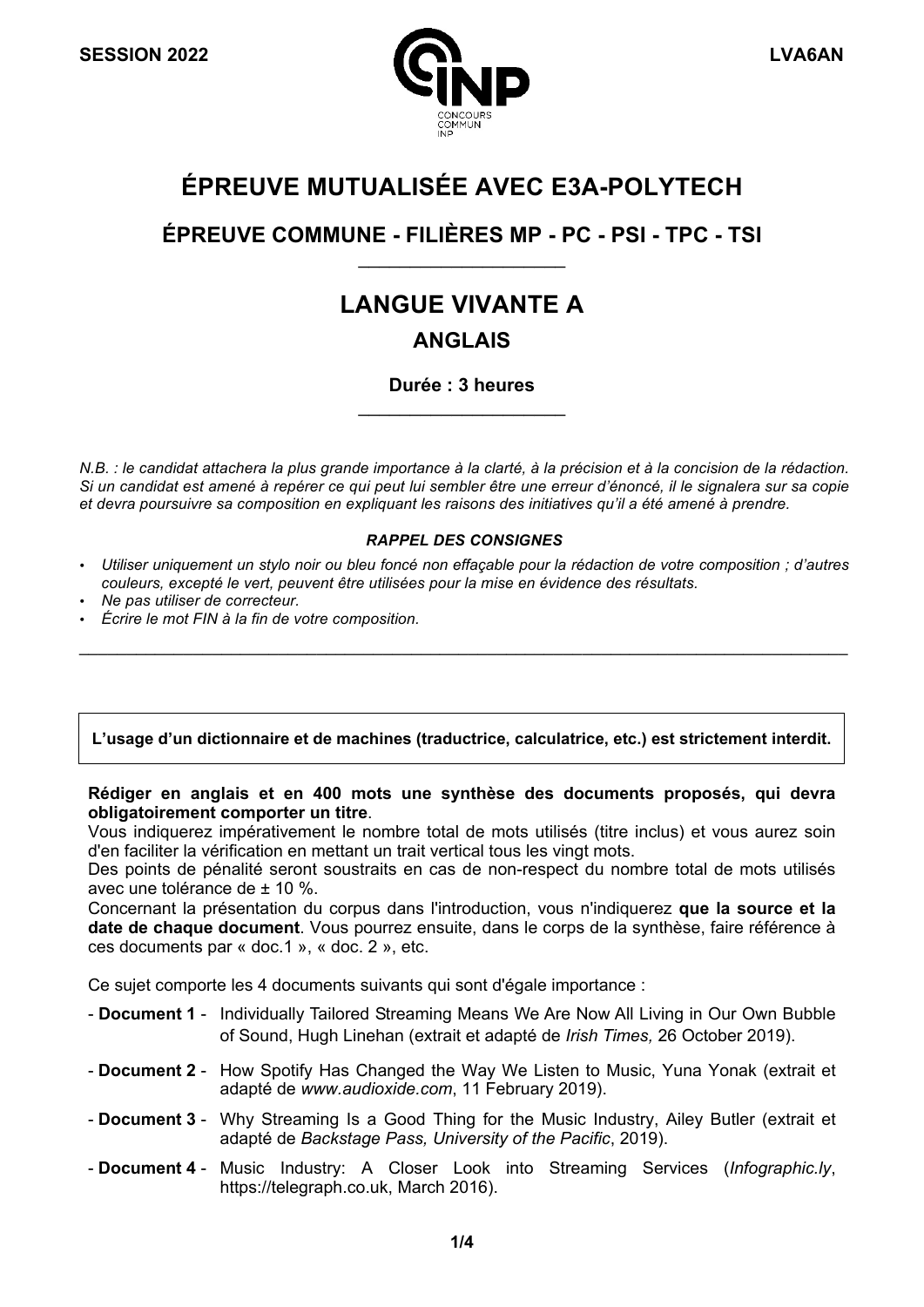#### **Document 1 - Individually Tailored Streaming Means We Are Now All Living in Our Own Bubble of Sound**

You may not be interested in audio streaming, but audio streaming is interested in you. Right now we are in the middle of a radical reordering of how we listen to music and to words. So, even if you still rely on tottering stacks of CDs for your musical fix, and you haven't figured out where the podcasts live on your phone, music and podcast apps are inexorably eating into the services you grew up with and will ultimately replace all but a tiny remnant of them. Record companies and radio stations are to the mid-21st century as blacksmiths and lamplighters were to the early 20th.

This transformation is usually seen through the lens of business or technology coverage, or from the perspective of those who are losing out, most notably the musicians who find the publishing and performance royalties which previously sustained them have eroded away to almost nothing. Such developments are very significant, of course, but there's been less attention paid to how actual listening, whether as an individual and or as a collective experience, is also changing. One immediately observable effect is atomisation, with listeners gravitating towards the niche and away from the mainstream. After all, why endure an hour of radio programming when you don't care about half the stuff they're covering? In disruptive technology jargon, the process is known as "unbundling"; listeners no longer have to play by the old rules, where they had to buy into a whole package to get the bits they actually wanted. Broadcasters, newspapers and other legacy providers bemoan the loss of good fortune that comes along with this. You will never hear that song the DJ is playing, because it doesn't fit with your user profile.

Perhaps so, the old bundles are dying. But what's replacing them, and how is it changing our behaviour? All around us, traditional media are being replaced by individually tailored niches. It's surely no coincidence that, in audio, this atomisation is accompanied by a surge in the popularity of headphones. The individual listening experience becomes more personal and intimate. At the moment, at least, people seem to prefer podcasts and music that make them feel as if they're alone in the room with the performers. Where atomisation becomes most apparent is when you see attempts to push back against it. Irish Spotify users with family accounts may have come across the Family Mix which looks at the listening habits of you and your nearest and dearest to come up with a playlist which supposedly reflects those habits. The result is distressing. Spotify claims the mix is "filled with music the whole family can enjoy together". This is not true. It's actually filled with music some members of the family can shout "what the hell is that horrible noise and whose fault is it?" at other members of the family. But as we all turn back with relief to our individual listening devices, is it worth considering whether it's really such a good idea in our dayto-day lives to be so inwardly focused, so cut off from others and the world at large?

Hugh Linehan, *Irish Times,* 26 October 2019

#### **Document 2 - How Spotify Has Changed the Way We Listen to Music**

From vinyls to cassettes to mp3 players, the way we access music is constantly changing. Today, instant music streaming services like Spotify now dominate how we discover new music. So how has Spotify changed our listening habits? How did it become such a powerful tastemaker? Thanks to the machine learning technology behind it, Spotify is able to analyse user data, including listening behaviours that may change during different times of the day. This then feeds into creating new Spotify playlist ideas for specific times where users can discover more music. Like an 'Acoustic Calm' or 'Nature Sounds' playlist for before you go to bed. By analysing a song's loudness, tempo, and duration, amongst other things, Spotify can understand complex features users like, and improve its recommendations.

 $\mathcal{L}_\mathcal{L} = \mathcal{L}_\mathcal{L} = \mathcal{L}_\mathcal{L} = \mathcal{L}_\mathcal{L} = \mathcal{L}_\mathcal{L} = \mathcal{L}_\mathcal{L} = \mathcal{L}_\mathcal{L} = \mathcal{L}_\mathcal{L} = \mathcal{L}_\mathcal{L} = \mathcal{L}_\mathcal{L} = \mathcal{L}_\mathcal{L} = \mathcal{L}_\mathcal{L} = \mathcal{L}_\mathcal{L} = \mathcal{L}_\mathcal{L} = \mathcal{L}_\mathcal{L} = \mathcal{L}_\mathcal{L} = \mathcal{L}_\mathcal{L}$ 

As non-mainstream music becomes more widely available on Spotify, and the number of playlists dedicated to independent artists increase, listeners are becoming more flexible with their listening habits. Eventually this curiosity for new music presents live performance opportunities to artists and we see independent artists going on world tours or festivals, reuniting with fans from around the world. For example Oxford four-piece Glass Animals said that they owed their success to streaming. The band went on tour for two and a half years after they released their debut album. And they're not a one-off. Spotify alone generated \$40m+ in ticket sales in 2017 and it also acts as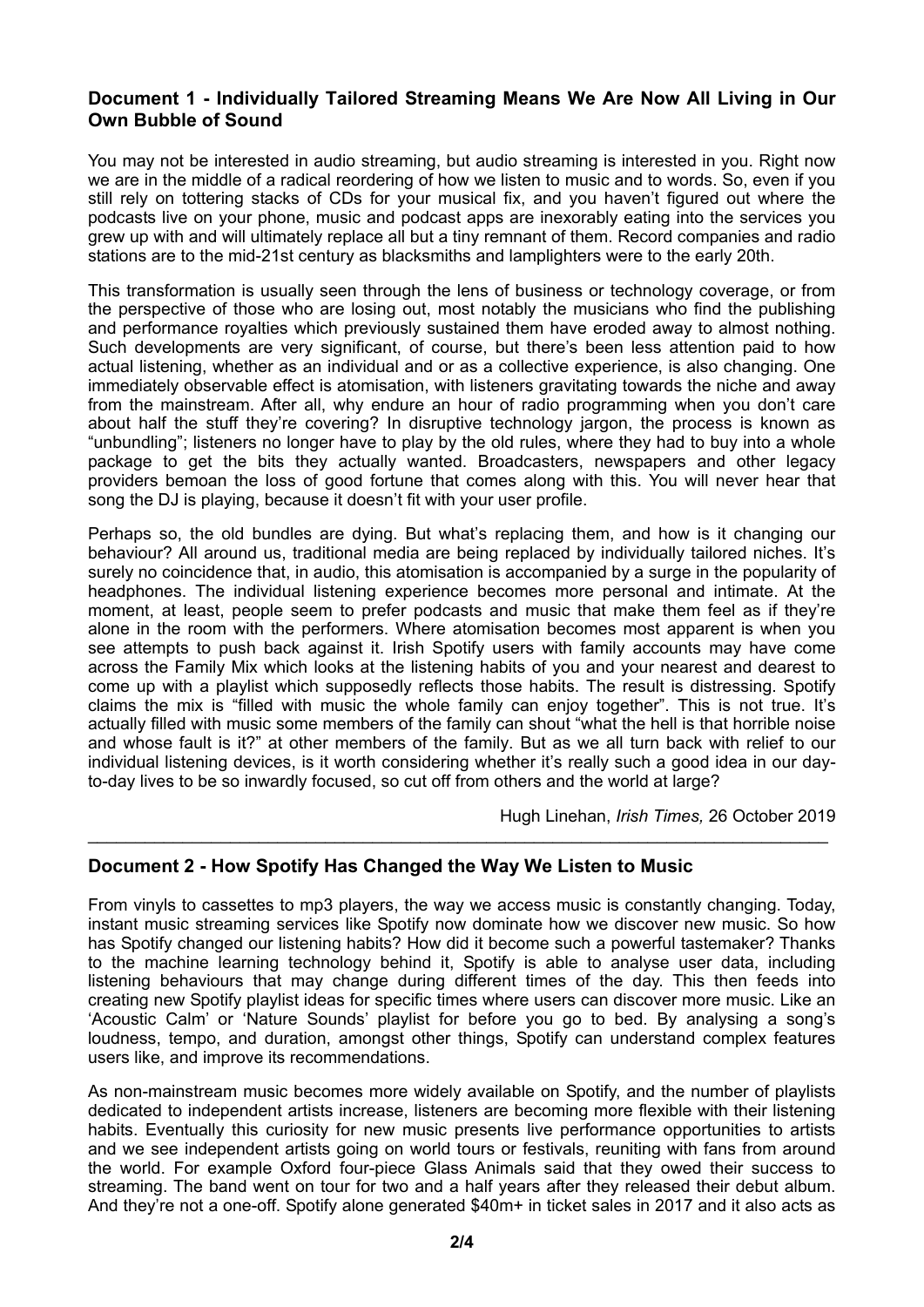a platform for artists to promote their merchandise on the 'Merch Bar' and lets fans know if they have a concert in their city.

With the rise of digital streaming services, the music market has once again gained a foothold after years of financial instability due to piracy, but it still has a long way to go to catch up with the physical music era. With Spotify, for only £9.99, you get access to ad-free listening of millions of songs. Meanwhile Spotify pays artists \$0.00038 per play. So as a band you'd be making decent enough money if you managed to get around a billion plays in total in a year. Such an unbalanced royalties system is often why Spotify is criticised.

Although music streaming services allow artists to stay more independent, they have a lot more competition and pressure to stay trendy, and on top of their game. They also aren't regarded as profitable as the big names in the industry, which ends up with them getting paid less for their often bigger efforts. However, while some more successful artists argue that Spotify is ruining the music industry by undervaluing creators, independent artists often speak of it as a game-changer that has allowed them to reach an audience. As Brooklyn-based, singer-songwriter Vérité says, 'Spotify won't build your career, nor is that its responsibility. It provides a platform for discovery. It will link your listeners to your merchandise and concerts'. But the majority of the listeners choose to listen to mainstream music instead of buying records. This cycle forces the artist to tour for longer and release EP after EP. The pressure to be discovered on Spotify playlists is also changing the way artists write music. *The Guardian*'s Sam Wolfson argues, 'There are lots of small ways Spotify has changed the way music is made. The intros of songs have become shorter to stop listeners skipping a track with a slow buildup. Albums have got longer simply because listening to a 20-track album generates twice as much revenue as listening to a 10-track one.' Artists have also found it lucrative to adapt their songs to different playlists to get more streams.

Although there is hope that Spotify will continue to encourage diverse music listening habits and allow musicians to find new fans, the platform should be open to more discussion with musicians on how it can empower them and their creativity. Spotify has changed listening habits forever. There has to be a way for that to benefit both fans and artists. For all its technical achievements, Spotify needs guidance and support in making its revolution work to everyone's benefit.

\_\_\_\_\_\_\_\_\_\_\_\_\_\_\_\_\_\_\_\_\_\_\_\_\_\_\_\_\_\_\_\_\_\_\_\_\_\_\_\_\_\_\_\_\_\_\_\_\_\_\_\_\_\_\_\_\_\_\_\_\_\_\_\_\_\_\_\_\_\_\_\_\_\_\_\_\_\_\_\_

Yuna Yonak, *www.audioxide.com*, 11 February 2019

#### **Document 3 - Why Streaming Is a Good Thing for the Music Industry**

Streaming is how most of us get our music now. Three-quarters of the recorded music industry's revenue in 2018 came from music streaming. Although there continues to be a lot of talk about it killing the music industry and the measly royalties artists get paid from it, industry professionals should give streaming services more credit. Streaming has helped people listen to more music than ever before, it is now easier for smaller and independent artists to get their music heard, and it has largely eliminated music piracy. All of these reasons point to why streaming is beneficial for the music industry, even if it has not been able to bring us back to the music industry's heyday of the late 1990s yet, with respect to revenue.

People are listening to more artists than ever before because of streaming services and their prevalence. There are over 30,000,000 songs ready to play on Spotify alone. In the same vein, music streaming also makes it easier for us to discover lesser known artists because anyone can put music onto streaming platforms. Distributing music online is much less complicated and requires fewer resources than distributing physical products. This means that independent artists are able to get their music on a platform and start racking up streams, even without a label. This helps to level the playing field of the music industry since it takes power away from the major labels. Artists used to need labels because labels could distribute huge quantities of physical products, but in the age of the Internet, this is changing. It is as easy as a four-step process to put an artist's music out on Spotify, meaning that smaller creators and independent artists are able to get their music on there easily.

Possibly the most interesting thing about streaming is how it has largely eliminated music piracy which ran rampant in the early 2000s and cost the industry so much money since people began refusing to buy records. Fortunately, streaming has helped build the industry back up again, and